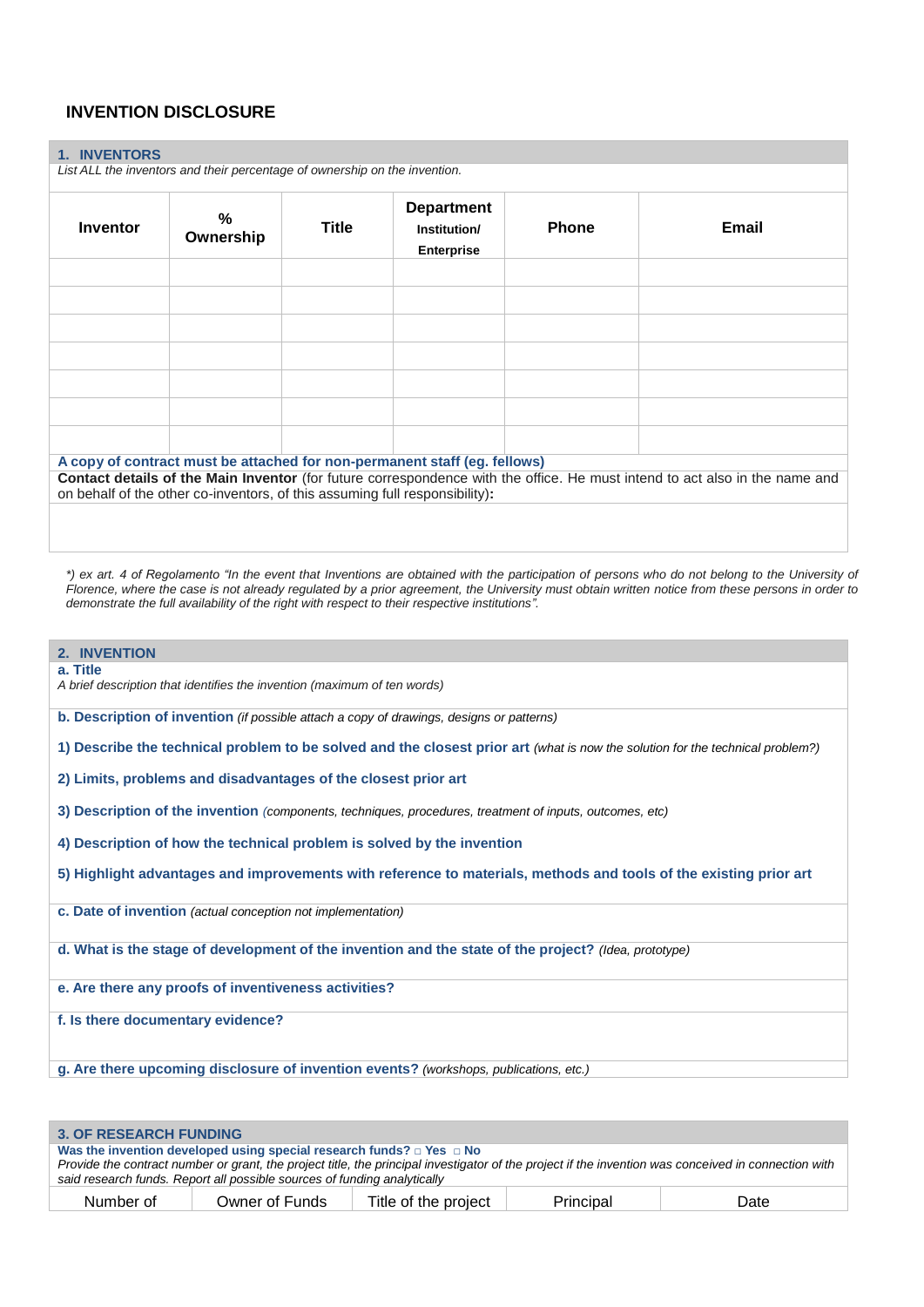| contract |  | investigator |  |
|----------|--|--------------|--|
|          |  |              |  |
|          |  |              |  |
|          |  |              |  |
|          |  |              |  |
|          |  |              |  |
|          |  |              |  |
|          |  |              |  |
|          |  |              |  |
|          |  |              |  |

**b. Are there any other contracts relating to the invention? (es. material transfer agreements,)? □ Yes □ No**

# **4. PRIOR ART SEARCH & MARKETING**

*Some databases: esp@cenet [\(www.espacenet.com\)](http://www.espacenet.com/), ORIBIT [\(www.orbit.com\)](http://www.orbit.com/)*

- **a. Results of similar technologies:**
- **b. Bibliography of publications correlated to the work**
- **c. Are there any publications related to the invention published by the inventors?**
- **d. What is the potential commercial value of the invention?**
- **e. What is the target market?**
- **f. Point the market's trend**

**g. Provide information on the life cycle of the product in order to evaluate more objectively the potential value of the patent**

**h. Indicate any companies contacted, as well as those active in the field of research, or who you think might be interested in developing a production line based on the invention**

## **5. Signatures**

## **By signing this document, I confirm that:**

- **-** *I have read the notes and that the above information is correct and accurate;*
- *- That all the inventors have taken note of this description of the invention;*
- *- The identification of the Main Inventor;*

*- I am obliged to absolute confidentiality regarding the subject matter of the invention, except for the possibility to publish / disseminate the data in a time subsequent to the filing of the patent application;*

- *- I know the internal rules of the University of Florence on intellectual property (for external inventors)*
- *- I am/We are the sole and exclusive authors of the invention;*
- *- The respective shares of contributions are hereby entirely declared;*

*- There are no quotas for contributions to the finding by other subjects not covered by section 1 of this document and therefore rights of others derived from it except for those sub section 1;*

*- The University of Florence cannot be held liable if third parties not included in Section 1 of this document were to oppose their share of contribution to the invention;*

*- I authorize the University to process the data contained in this document, in compliance with the principles of lawfulness, correctness, transparency, adequacy, pertinence and necessity pursuant to article 5, paragraph 1 of the General Data Protection Regulation (GDPR), in any case and at any end in any case related to the exercise of the rights of the undersigned*  and of the University in relation to the notified communication, including the possibility of publishing data and/or their *aggregate and/or specific representations, for the entire duration the duration of the title, and the communication to external consultants appointed by the University for the procedures of deposit and maintenance of the title;*

*- I undertake to provide the information and assistance required by the competent offices of the University and their representatives for the tests aimed at determining the patentability and assess the potential of this result;*

| Name:                 | Date: | Name:                 | Date: |
|-----------------------|-------|-----------------------|-------|
| Home address:         |       | Home address:         |       |
|                       |       |                       |       |
| Tax Code:             |       | Tax Code:             |       |
|                       |       |                       |       |
|                       |       |                       |       |
| Inventor's signature: |       | Inventor's signature: |       |
| Name:                 | Date: | Name:                 | Date: |
| Home address:         |       | Home address:         |       |
|                       |       |                       |       |